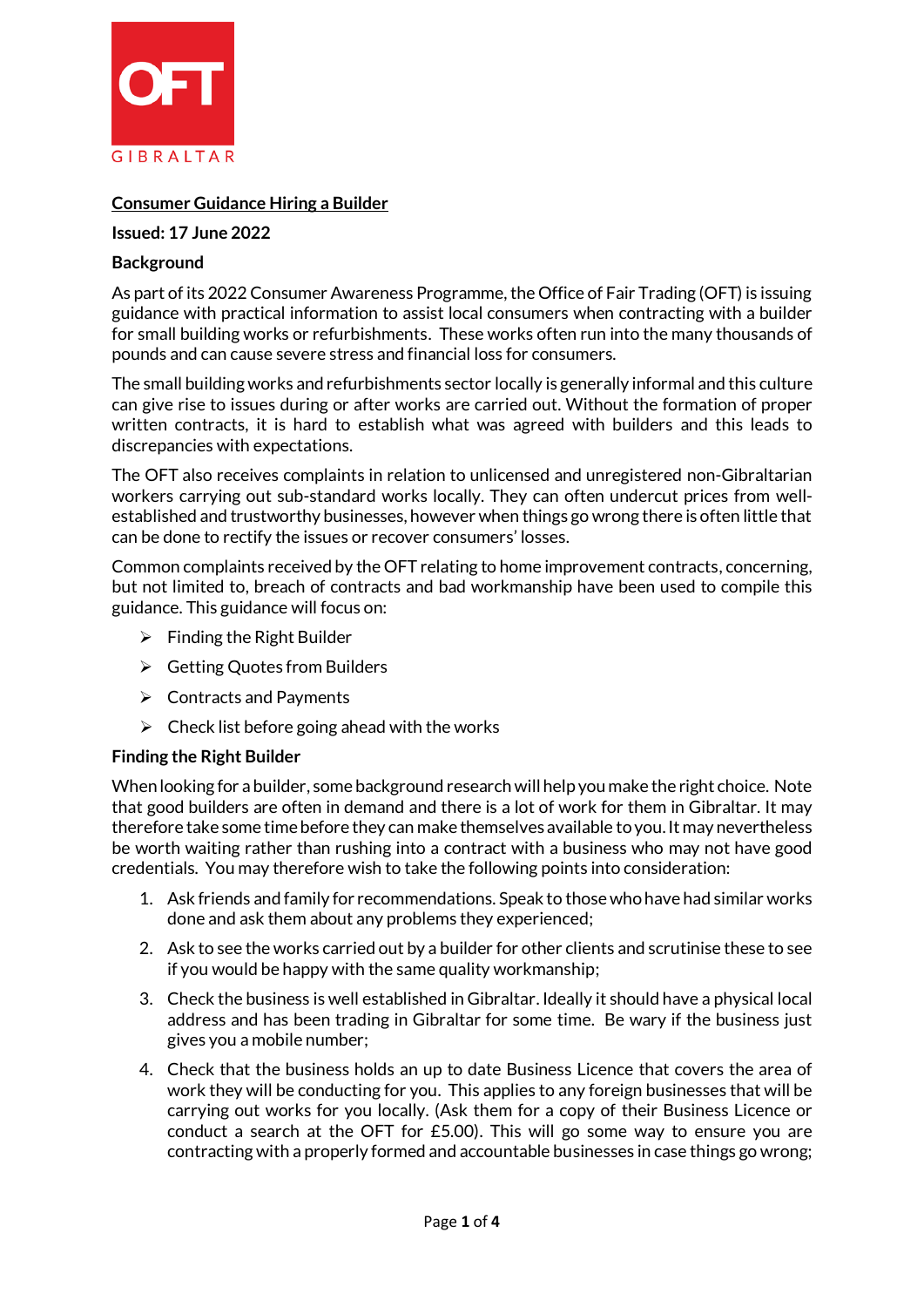

- 5. Check the builders have appropriate qualifications or experience for the works to be carried out. They should be able to show you a portfolio of previous works they have conducted to ensure competency with the works they will be undertaking for you;
- 6. If the builder will be conducting electrical works for you, check that they have the necessary certification from the Gibraltar Electricity Authority. An unqualified electrician is not only dangerous, but it may require you to engage with a qualified electrician in the future to get the works approved;
- 7. Check the business has appropriate insurance for the works to be conducted. If a business is not properly established it may invalidate any insurance, including your own household insurance;
- 8. Agood builder should be able to give you options, solutions and advice on your proposed works.

### **Getting Quotes from builders**

As Gibraltar is a small community we often have a level of personal relationship with the businesses we engage with. As a consequence, we may at times compromise the fundamentals of forming a solid contract that offers appropriate protections to both parties. It is therefore important that your contract with the builder is based on an appropriate and accurate quote or estimate irrespective of the level of relationship you have with them. This will help reduce problems in the future.

The OFT has dealt with numerous disputes where WhatsApp has been the only means of written communication between the parties. As a result, it is hard to establish what exactly was agreed between them. We therefore recommend that you consider the following:

- 1. Ask your chosen builder to give you a **written** quotation itemising all of the work which they are going to carry out. It is preferable to have a firm price rather than an estimate as it will give you certainty.
- 2. Ensure that the full scope of works you require, including cost of materials, scaffolding, disposal of rubble, 'making good' etc. (no matter how small), are set out in writing otherwise these can be disputed as not included in the price in the future and may lead to further unexpected expenses. Query any expenses that you do not understand;
- 3. Whatever the size or nature of the job, obtain more than 1 quote or estimate (preferably 3) from different businesses;
- 4. An accurate quote or estimate can usually only be provided with a visit to your property, so be wary of any pricing provided without an organised visit first. Use the visit to know more about the people who'll be spending days, weeks or even months in your property;
- 5. Take time to carefully consider your options. A reputable business would never pressurise you into a contract;
- 6. Be wary of requests to pay for the works in Euros. You will be susceptible to changes in exchange rate and such requests could indicate that the builder is not adequately established, licensed and/or registered in Gibraltar.
- 7. You may need permission from the Department of Town Planning & Building Controlfor the works you want to carry out. Be clear as to who will deal with any permissions required. If you already have plans or drawings with town planning and/or building control approval, supply these to the builders so they can prepare the quotes accurately. For more information about the Department of Town Planning & Building Control's requirement[s visit their website;](https://www.gibraltar.gov.gi/town-planning)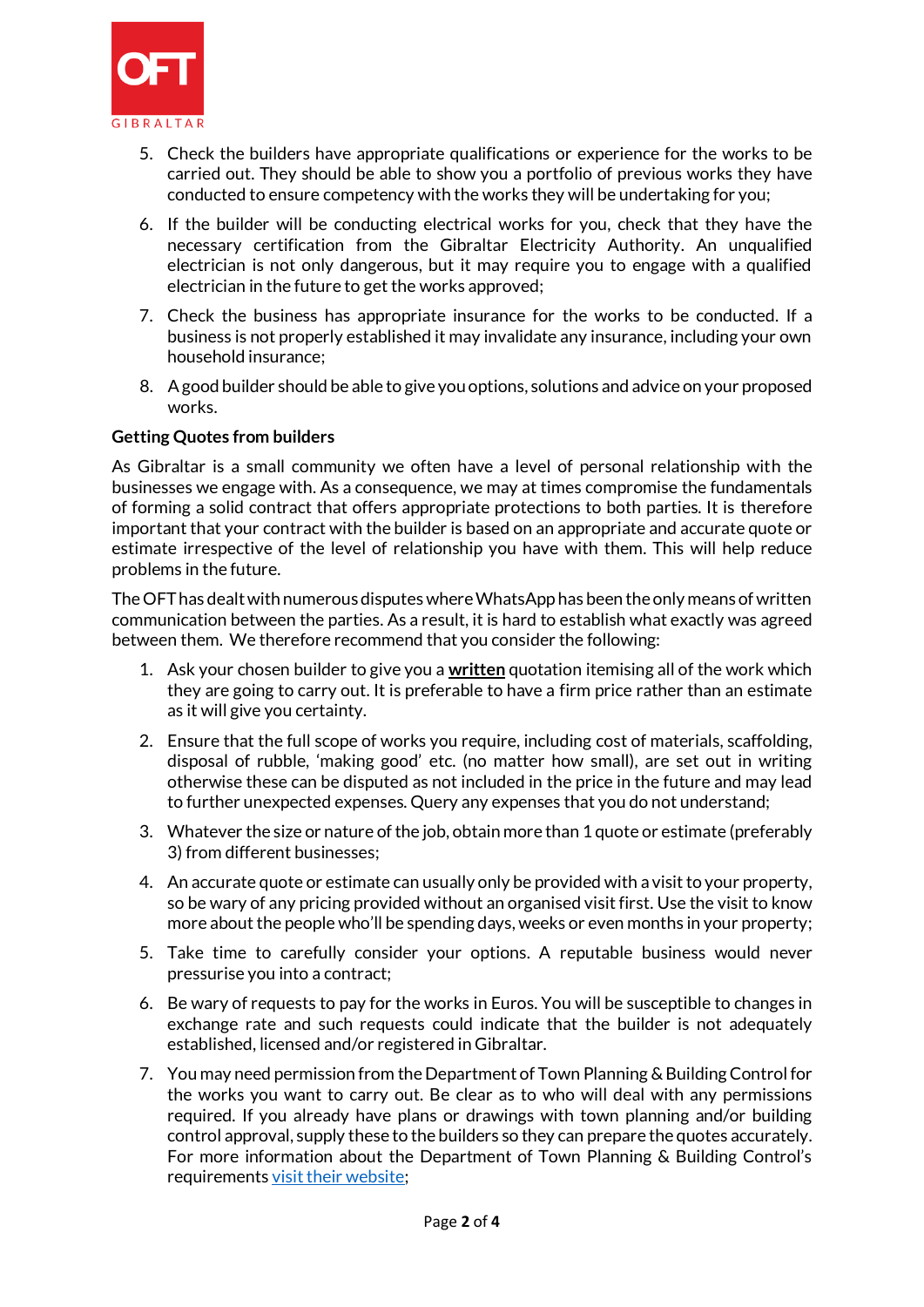

- 8. The cheapest estimate/quote may not necessarily be the best. If an estimate/quote from one builder is considerably cheaper than others provided, ask about the disparity in pricing. Think about whether there is a misunderstanding about the nature of the works to be carried out or if the quality of works is being compromised as a result of the low price;
- 9. Make sure that estimates/quotes indicate the time for completion of works. This information should also be included in the contract. If completion by a certain date is of the essence, make sure this is included in the contract;

# **Contracts and Payments**

When you appoint the services of a building contractor you are entering into a legally binding contract with them, even when there is no signed written contract. The OFT would nevertheless strongly recommend that any contracts are provided in writing (even if it's by e-mail) so there is no room for ambiguity and as such mitigate any potential problems. Do however note that you will be legally bound by whatever is stipulated in the contract.

The OFT has noted that many communications between businesses and consumers are now conducted by WhatsApp and other social media platforms. It is therefore important that these messages are not deleted inadvertently and that the final agreement / contract is sent by email or other written form.

The OFT recommends that the following points are taken into consideration before entering into a contract with a builder:

- 1. It is automatically implied in all contracts that the business owes you, the client, a duty of care and that works done will be free from defects or hindrance for a reasonable period of time. This does not need to be in writing as it is a right afforded to you in law;
- 2. Any guarantees offered by the builder should be offered to you in writing as part of the contract;
- 3. Make sure the contract clearly sets out who is responsible for the management and payment of any materials and any subcontractors that may be required;
- 4. Agree on the payment arrangements before the works start and make sure these are stipulated in the contract. It is common for a builder to ask you for interim payments as the job progresses. If this is the case, you may want to negotiate and introduce some form of retention of monies to safeguard your position in the event that works are not completed adequately. This could be a certain percentage of interim payments, that is paid upon completion if the works have been effected as per contract. The OFT recommends that you never pay the whole amount up front;
- 5. Insist on a receipt for every payment you make and/or avoid paying in cash;
- 6. Although it is expected within any contract that the job is to be completed within a reasonable amount of time, it is important that a completion date is agreed and stipulated in the contract. When time is of the essence, consider introducing penalties for every week that the works being carried out are delayed without reasonable cause.

### **Checklist before going ahead with the works**

- $\checkmark$  Is the business well established locally and does the business hold an appropriate business licence?
- $\checkmark$  Can they be reached in case of a problem?
- $\checkmark$  Have you checked their competency for the works they are to conduct?